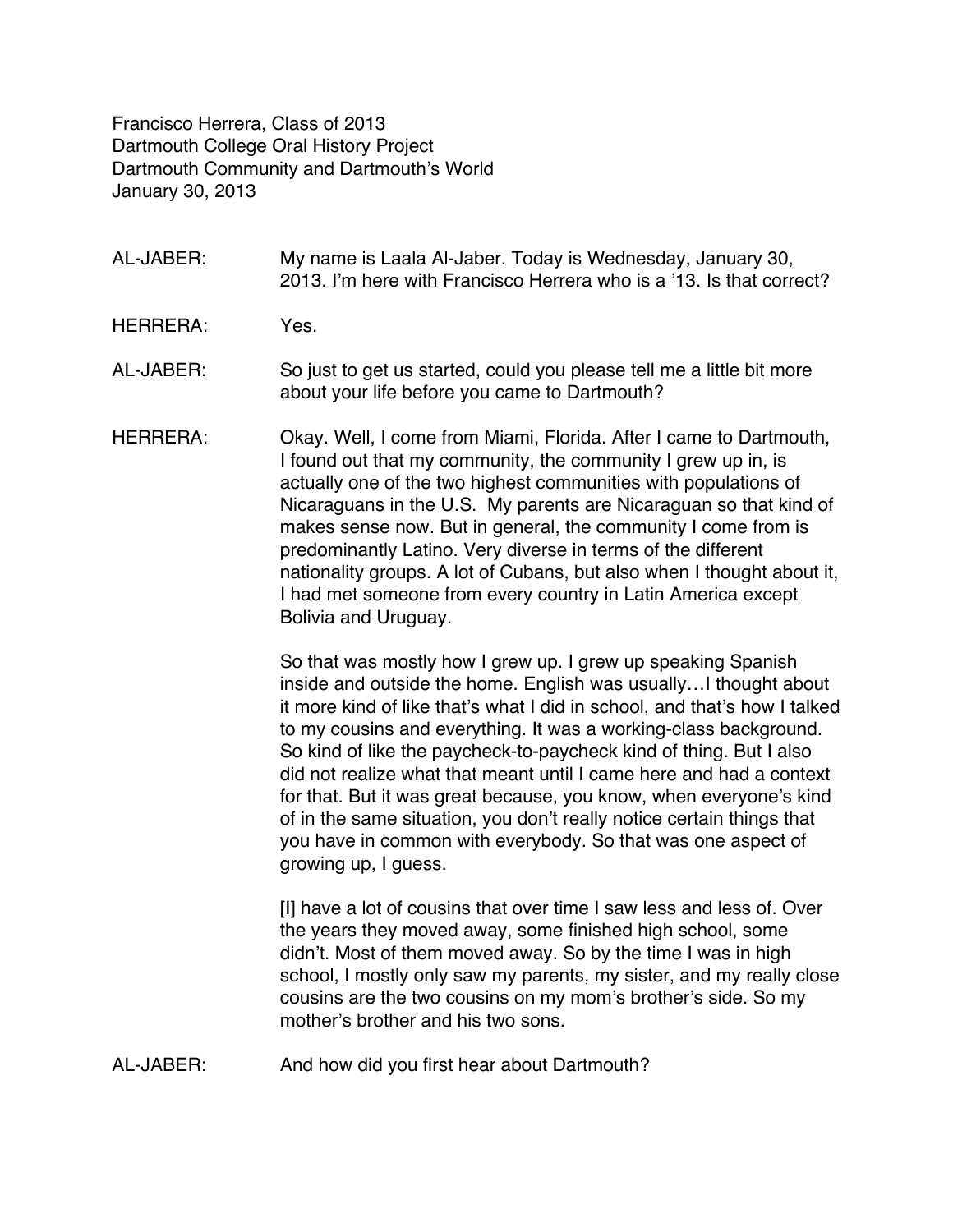HERRERA: So my high school was very new, and I was the third graduating class. And one of the seniors during my junior year had gotten into Dartmouth. And so he was really excited about it, and he wouldn't stop talking about Dartmouth. And I was real annoyed; I am the kind of person that when you tell me how much you like something and you kind of shove that down my throat, I just really hate it. So I was really annoyed by this so-called Dartmouth.

> And one day I was like, I don't even know why I don't like this school. [Laughs] So I looked into it, and I thought, I don't even know where New Hampshire is. This is an interesting-looking school. And that was it.

One day I got a letter in the mail to come and visit for a summer visitation program. It used to be called Destination Dartmouth. And what happened was they flew us up…. You know you applied, and then if you got accepted, they flew you up with a group of students, and they did different workshops about the college application process and actually going to college and what kind of questions we should be thinking about. The experience of thinking about how to apply to college was so amazingly useful because it was something that no one had mentioned to me before. I'm the first in my family to go to college, out of all my extended cousins.

I mean, this last break I went home, and it was the first time in maybe a good seven or eight years that I've seen all of my family, so everyone I know that is in the U.S. And I realized I'm the first one to go to college. And God willing—

- AL-JABER: You didn't know that beforehand, so there was not that sort of pressure of—
- HERRERA: There was a pressure that I kind of put on myself. I mean there were things that I think—I didn't label it that way. There were a lot of things I did not name until I realized that there was a name for these experiences and these feelings or certain things. So, for example, like I didn't know that being a first-generation college student was a thing. When I was in Miami, I was never Latino. I was Frankie. If anything, I was Nicaraguan because I was always the only Nicaraguan in my classroom. But even then, I was Frankie, I was loud. You know, me and my friends, we always had fun, so we were always laughing. And that was that. And here there were all these different names that came up: So being first generation or being Latino or low-income, under-resourced neighborhoods. Like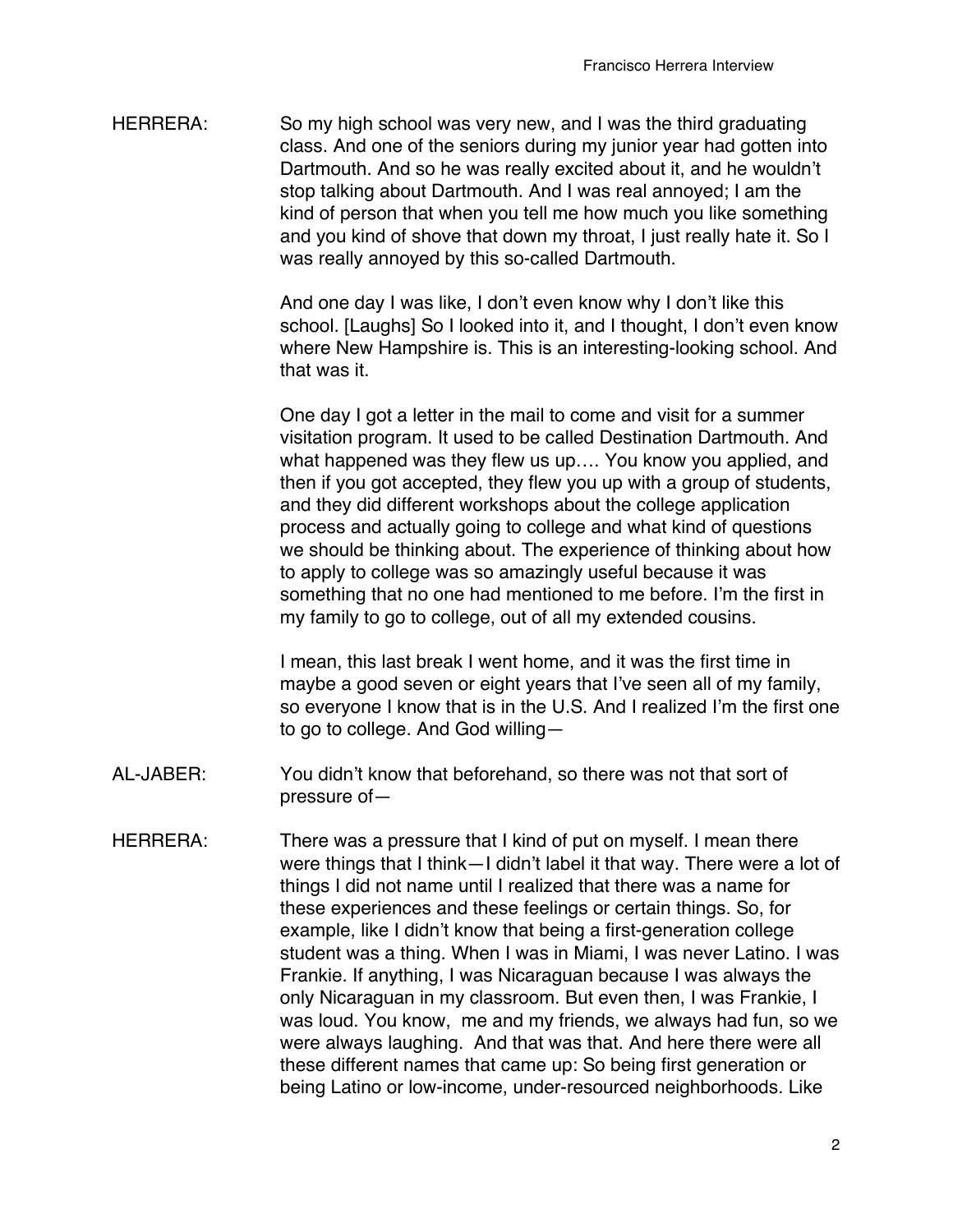these are all different things that I didn't have a name for before I came to Dartmouth. That once I came here and I realized that people talk and think about these things academically, and more importantly that they have very real effects on not just me but on the lives of many people, that it is something that is actually significant.

- AL-JABER: So when you came here, all these labels were placed on you. What effect did that have on you?
- HERRERA: Well, at first I was very—I think I was very reluctant at first to pay attention to these labels. I think I was very reluctant to really notice what was going on. I have a friend who said, you know, "Don't do any of the Latino things because all you do is self-segregate. And I met my best friends by avoiding all that and just, you know, hanging out on my floor."

And I thought, "Oh, my God! I really need to meet my best friends, so I'd better not go to any of the ʻLatino things.'" So everything that had the word Latino or was in Spanish or was about the Latino community, I ignored— You know I read the blitzes, I read the emails, and some of them were hilarious because some of them were written by students. Later I met these people, and they were great. But at first I never went to anything.

So on my floor, being the only Latino, feeling like the only person that had to work to financially help support myself and sometimes to even help out my family at home…there were all these different things. I knew I was different, but I couldn't quite place it.

- AL-JABER: What sort of changed your mind and got you more involved within your community?
- HERRERA: I think by the end of my-So I came to Dartmouth wanting to really like Dartmouth. And so for a very long time I was all about, you know, oh, yes, I love Dartmouth. It's the best place on earth and all that. But by the end of my freshman year, I'd had various, you know, very difficult academic experiences. I was pulling all these Cs, and I had to withdraw from a class. And, at the time, I thought that having to withdraw from a class was one of the biggest failures ever.

So I thought I had failed, you know, on this really gigantic level. And it's one of the things that I think made me really look around at what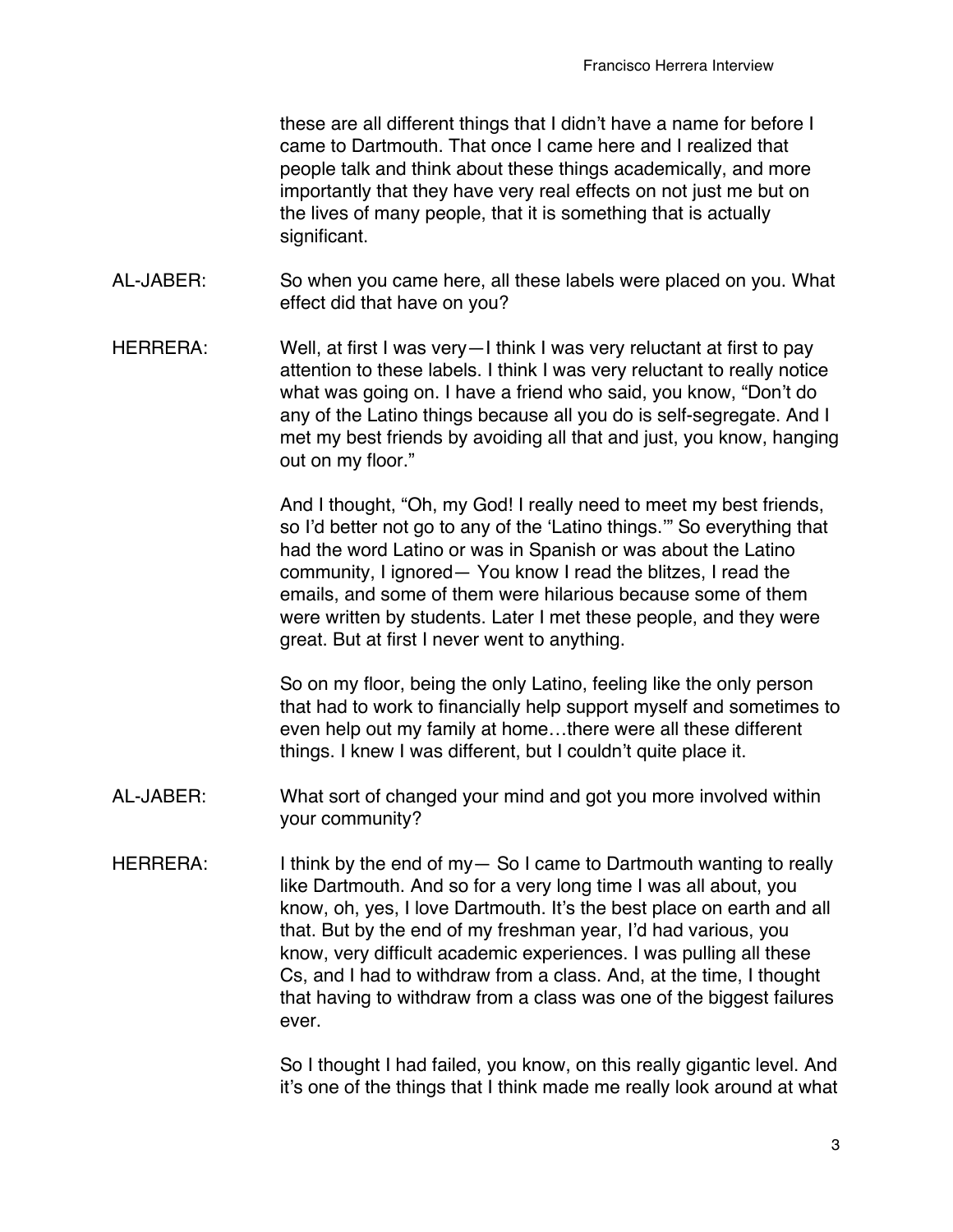was going on. Like… What was actually contributing to this?... Because I knew I'd worked as hard as I could. So I started looking to different people around me and my freshman spring I got more involved with FYSEP [First Year Student Enrichment Program]. When I came back in my sophomore fall, partly because of the people I met through FYSEP and some of their different interests, one of the places I got more involved with was the Latino community. And I realized it was something I actually did enjoy very much.

- AL-JABER: And you have all these different roles within the Dartmouth community. How do you juggle that? And with which community do you identify more?
- HERRERA: Well, okay. So I think having all these different roles is something that, you know, you don't stop being one or the other at any time. One of the things that we told the freshmen in FYSEP, at least one of the things I say, I should say…One of the things I say is, you know, you don't stop being a person when you're in a classroom. And you don't stop being a student when you go out on Friday nights. So it doesn't mean don't have fun. It doesn't mean don't study. It means there is a time and a place for everything.

I mean, I have a role in the Latino community I guess because I am Latino and because I've always been very invested in ensuring that the next class has a better experience than we did. So sometimes that means that I can have a conversation about their academics with them. But it also means that when they miss home and they we have a common cultural interest like maybe it's the music or maybe it's just hearing Spanish, that's something that I can share with them.

I think it's something that is kind of—it's very fluid to me because these things are often simultaneous. So a lot of my closest friends are very similar to me in that they are also first-generation Latinos from communities that have under-resourced high schools. We are often the first generation that was born in the United States. We are the first generation to go through school in the United States. So we share a lot of the experiences of, you know, having to explain what the SAT is and why we need to pay \$40 for this test that may or may not help us get into college. Or, you know, the experience of not just worrying about ourselves getting into college; but now that we're here, you know, thinking about our siblings.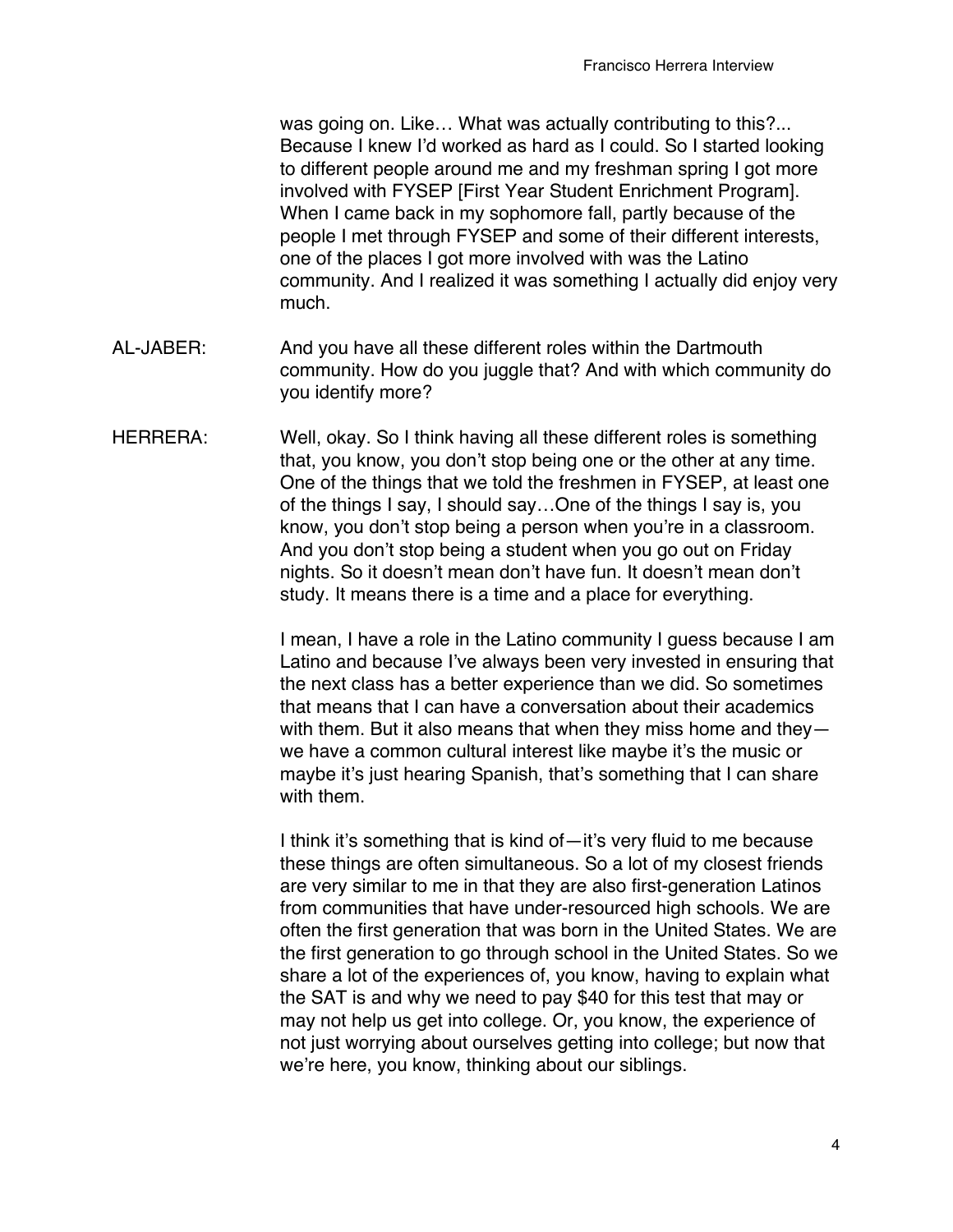And I mean, we're not just at a college, we're at Dartmouth. So it's an elite, predominantly upper-middle-class white institution. It's not like if I would have gone to, for example, a community college where a lot of people would look like me, would, you know, have a lot more in common with me than most of the people at Dartmouth do.

- AL-JABER: So do you feel as though your background placed you at a disadvantage when you came into Dartmouth?
- HERRERA: For certain things, yes. I think there were certain things that I should have done differently. I should probably not have taken so many math and science classes together, at the same time, so often, so early. [Laughs] I think if I would have waited even a term or two to figure out how I learn—or to figure out, you know, you're in college now, and you're not just at college. It's like I said: You're at Dartmouth.

If I would have taken a term or two to figure that out, if someone would have said, you know, there's this other way of taking this class, you know, ask for a tutor. Or if someone would have said, you know, go to office hours. Or even explained how to use office hours. I think my experience would have been very different.

Because coming in, I think I had a very consolidated idea of, I'd go to class, I'd do my homework, I have to work in order to help pay for my education, and that was what I was here to do. I was here to go to school and help pay for that.

- AL-JABER: So is that one of the reasons why you're involved in FYSEP, so that you can help other students? [Laughter]
- HERRERA: Yes. FYSEP has been a truly extraordinary experience for me because I've been able to see this campus change for people like me. And it doesn't have to be Latinos. I've seen, you know, black students that are not Latino and black students who are. And, you know, all races really, of all races and all income backgrounds be at Dartmouth and struggle.

So this year the third cohort of students came in. And I've been able to see this program benefit them in ways that me and my peers and the other ʻ13s could not even have imagined really. I mean some of the things we were able to do, I remember thinking, wow! I think we're going to be able to do this. This would be awesome. Do you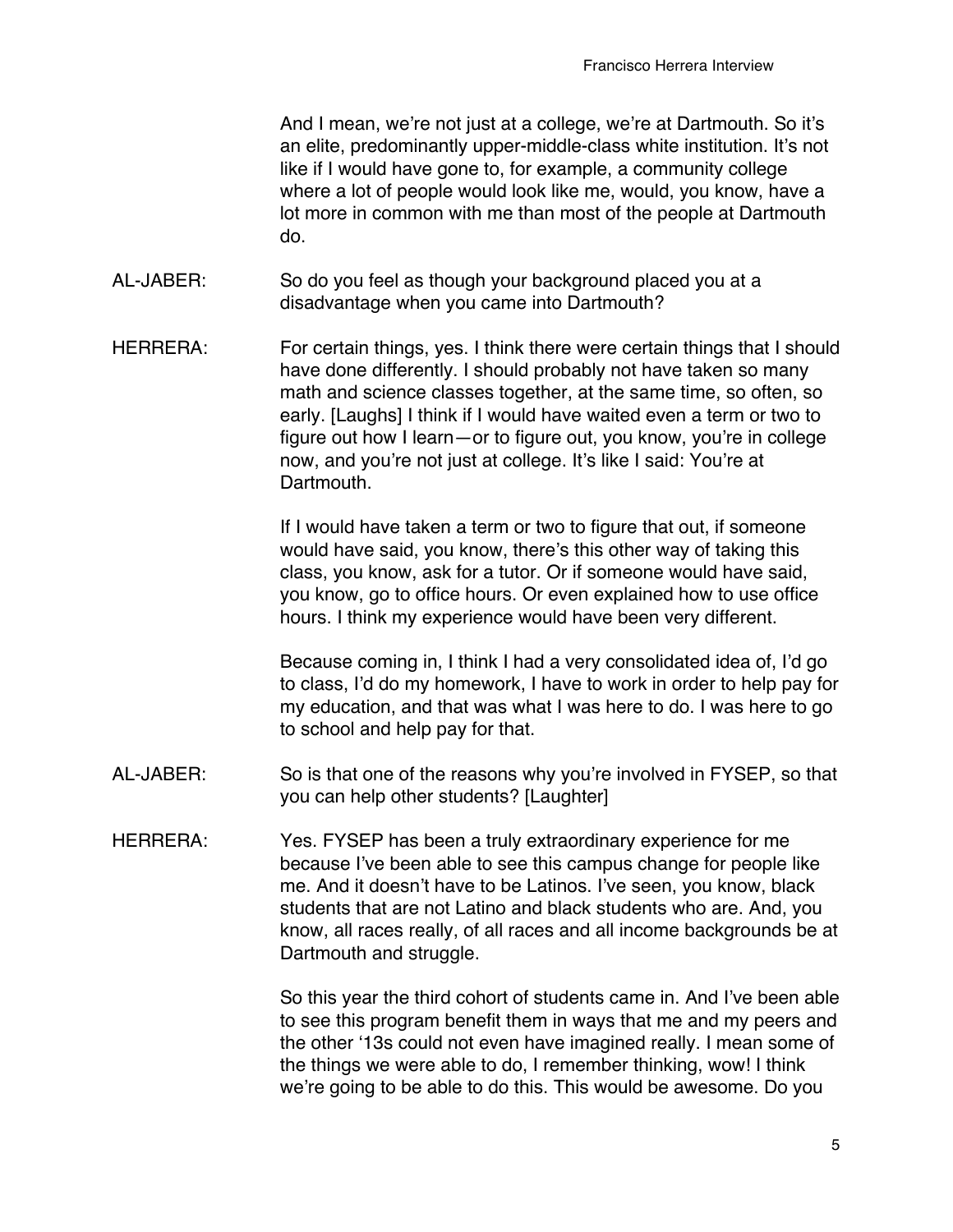think—like what else could we possibly do to help? And we would just, you know, sit and think about what kind of things would help us, you know, during our first year, during our first terms, during our first experiences here? And we were always just trying to…. Like in our minds we were always trying to push the envelope and see how much more we could help them build so that it wasn't so much that we were doing for them, but that we were helping them, you know, realize that there was this entire other skill set that they might need to build up in order to succeed here.

I think we do come in at a disadvantage for certain things. But there are other things that come quite natural to—at least to me. I came in. It was very difficult for me to understand how to use office hours, to ask for help. I was not used to asking the grownups around me about what was going on in school. I was used to figuring that out on my own. And so that's one of the things we always try to do.

But something that came naturally for me was, you know, just struggling and not just feeling like I was struggling, but working really hard even when things weren't going well. So I was used to… For example, my first term, I took Math 11 and Chem 5 and Spanish 37 and I got really bad grades in my math and my chemistry classes. But I was used to… If I got a bad grade, you know, I felt bad about it. But I was used to saying, alright, let me figure out what I need to do now. And so I, you know, I started looking around and asking around: What else can I do? How can I do better? How can I raise my grades? What can I possibly do to figure out how to improve what I'm doing?

I realized that that was something that a lot of people around me were not doing. A lot of people, you know, they got—I got Cs, and a lot of people got Bs, and they were very upset, and they dropped the chemistry stuff, and they dropped the premed stuff. And I had no desire to do that. I mean I knew I was struggling, I knew it would be hard. But to me it was just…I was like, well, I'm going to have to work at this. So I realized that was a very big difference between me and other people around me.

AL-JABER: You keep mentioning this idea that you were unfamiliar with Dartmouth's reputation.

HERRERA: Yes. [Laughs]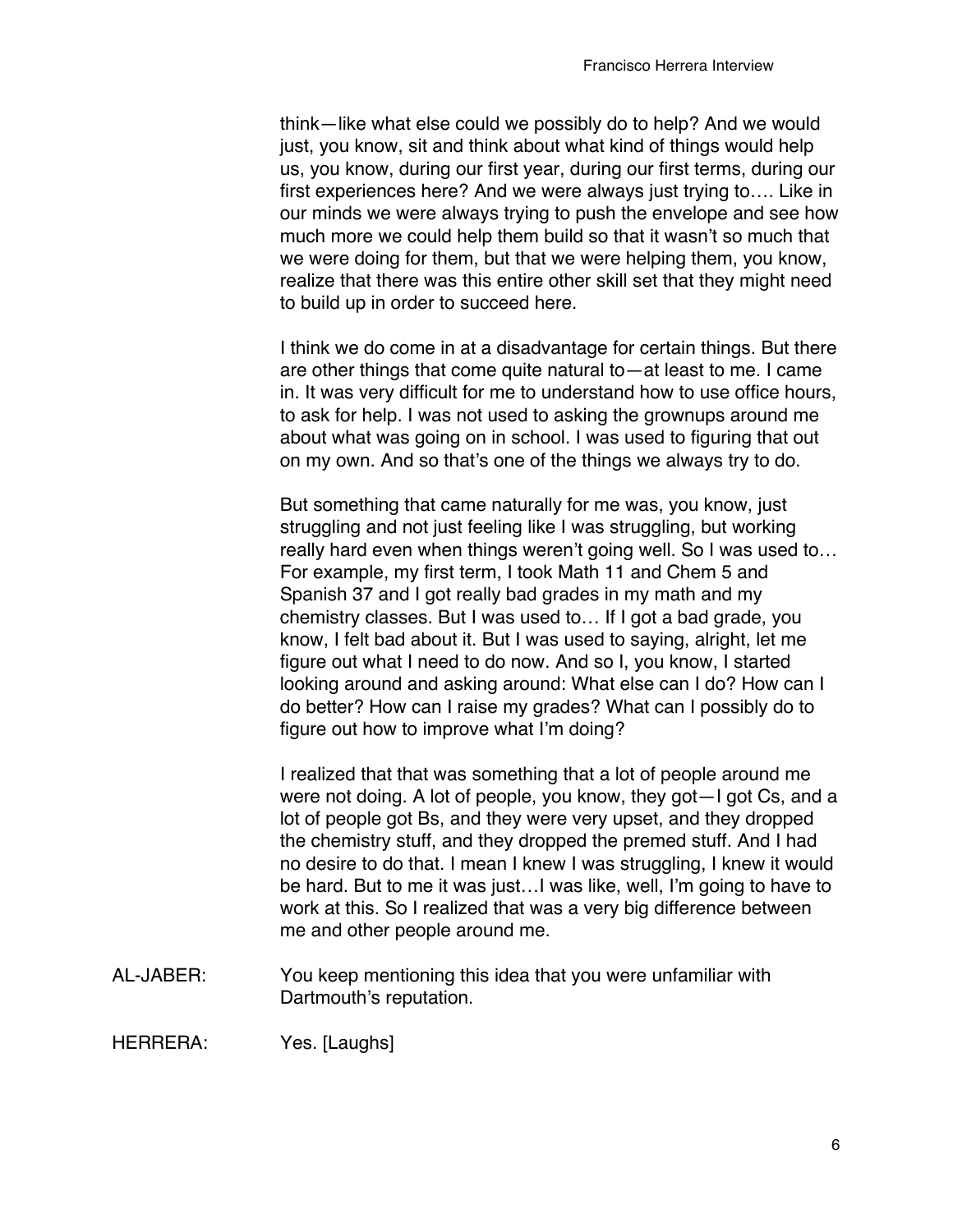- AL-JABER: When did you become aware that you were entering this elite institution? How did that affect you as a student?
- HERRERA: I think I keep figuring it out as I go along. I knew it was an Ivy League. I knew Ivy Leagues were the best schools. But I had no idea what that meant. I had no idea of the opportunities, the kind of money and resources and just power that the name has.

I think I learned about Dartmouth's reputation and the true weight of it every time I'm flying home or every time I'm in an airport and someone asks me, you know, where do you go to school? And I say Dartmouth. Usually if I am—if I'm in Boston or some part north of Florida, usually people respond to this: Wow! You're at Dartmouth! And that reaction, to this day, still gets me, and it really floors me and reminds me that I'm at a place that is very prominent and people respect very, very much.

Every time I go home, you know, sometimes…. Like I was at a bank and they were asking me where I go to school. And I said Dartmouth. And they were like, is that a school? Where is it? What's that like? At home most people don't know about Dartmouth and what kind of school it is or what it means that I'm here. But it has been really interesting to kind of get those responses.

I think as a student, my performance academically, I don't know that it's affected me as much because I think from the get-go I realized it was very hard. I realized classes were very hard, and they were very different from the kind of stuff I was doing in high school. But those interactions at airports have definitely helped me understand a little bit more about what kind of things Dartmouth can do, both while I'm here and after…after I graduate.

- AL-JABER: You mentioned that you struggled in your…when you first came into Dartmouth. At what point did you start feeling comfortable in terms of your sense of community? How long did that take to establish? And did it change over time?
- HERRERA: Okay. So I think I first really established a sense of community sometime—I want to say my sophomore winter. My sophomore winter I had moved into the LALACS House, so the Latin American, Latino and Caribbean Studies Affinity House. I know it's a mouthful. I moved in, and there were 14—there's 14 of us, we were residents. And I got to know the house really well. I got to know the seniors really well. I got to know the ʻ13s and the ʻ12s really well. And that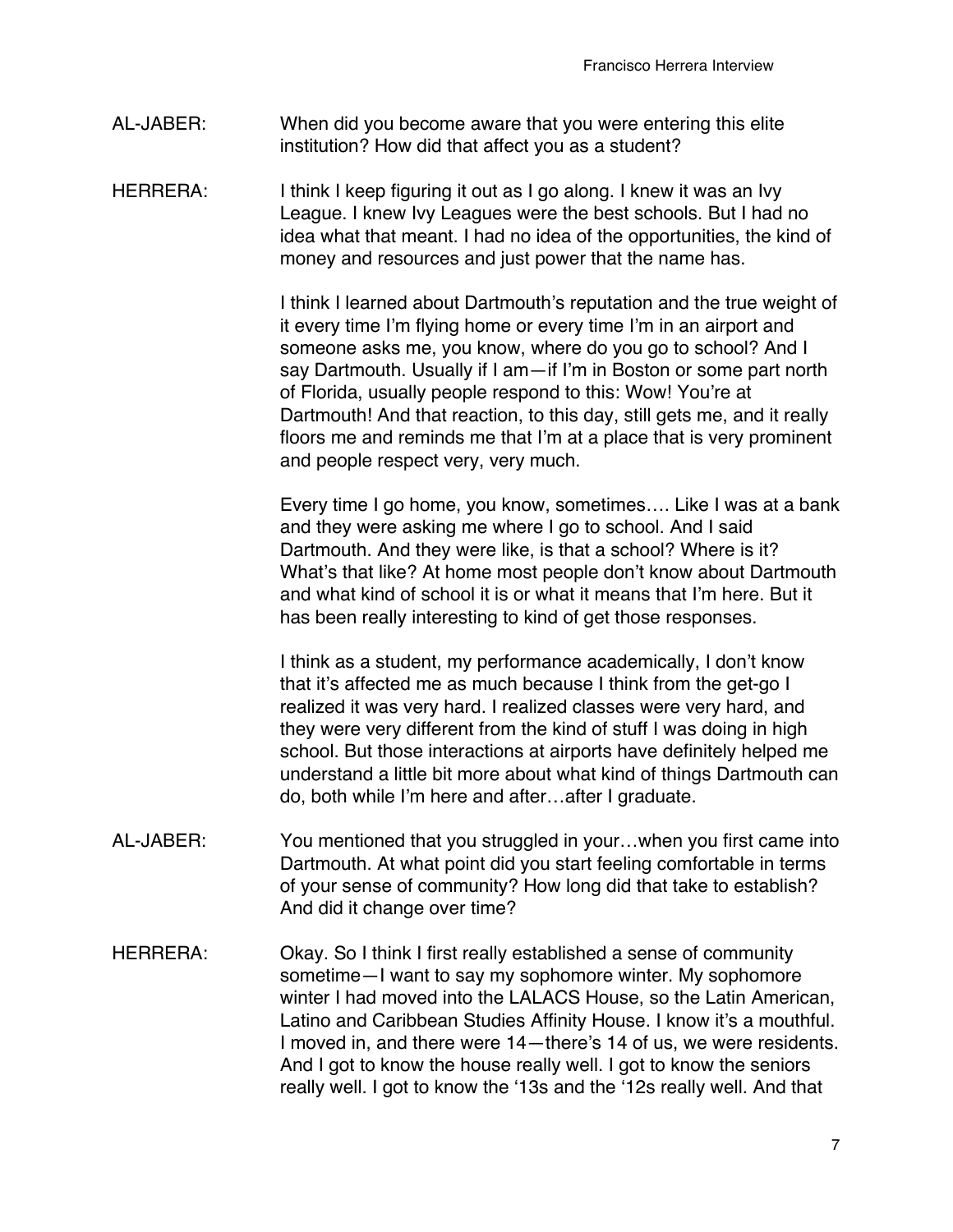became a kind of support group for me. I had been to the house before, and I knew the people that lived in the house. I knew the people that lived in the house, and I knew it's fantastic to actually live in the house instead of just hanging out there all the time.

AL-JABER: Mm-hmm.

HERRERA: But that was I think when I first felt a sense of community. Because before then, I would, you know I would take a test, and I'd be working however many hours a week I was working, you know, ten, 15. And it was kind of just me by myself or it felt that way, mostly.

> But after I moved in my sophomore winter, whenever I had a test, I'd go back to the house, and someone always noticed that something was bothering me, and they'd be like, "Oh, what's wrong?" "You know I just took a test." And, you know, they'd cheer me up or, you know, they'd take me out. "Let's go eat something." Or, you know, we'd watch *Jersey Shore* in the living room. Or we'd play board games. Or maybe on Friday we'd all make plans to hang out together or something like that. And it was the first time that I felt like, you know, even though I'm struggling, even though this other stuff is going on, there's this group of people waiting for me at the end of the day to hear what's going on with me and to tell me what's going on with them. You know we had dinner.

Every Sunday we took turns cooking for each other as part of the program of living in the house and having—sharing—a meal that someone made for you once a week around this big beautiful dinner table, and everyone's just there and talking, laughing. You know it's an hour out of the week that felt like we were actually home. Not to mention it is an actual house.

So there were a lot of things that created the feeling of home, like walking around in our pajamas doing homework; or maybe if I was taking a break from my work and whenever I did that I'd like knock on all the seniors' rooms and just go bother them, ask them about what they were doing, look into their bookshelves and ask when or why they read a particular book, getting ideas about classes or professors that I'd like to take. I felt like the curious little brother that was always running around asking about everything I found. And I think that was the first time that I felt community.

I think my sense of community has changed, especially when that community was disrupted. So, you know, the seniors graduated.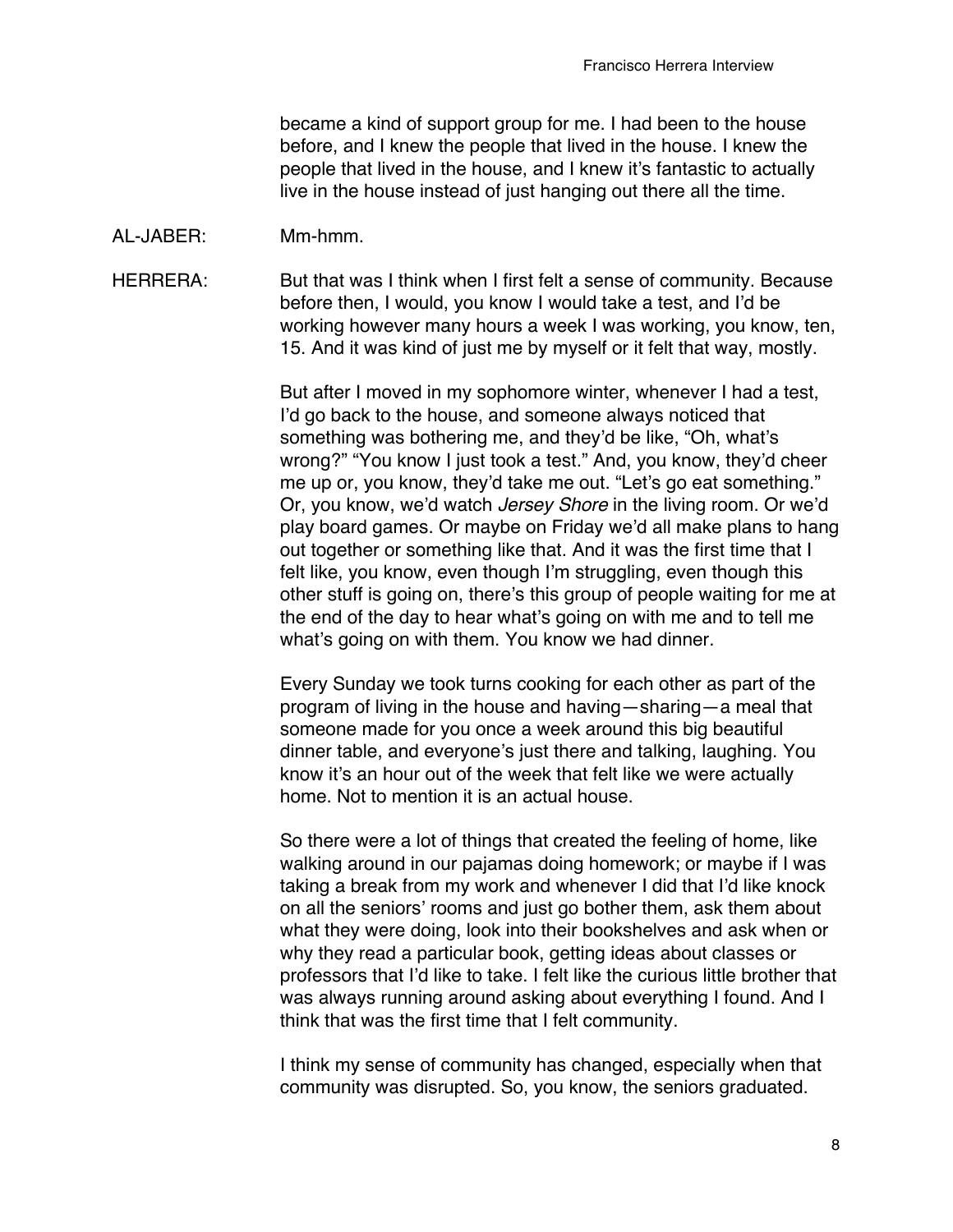And all of a sudden I was like whoa! Who am I spending my Fridays with now? So it increasingly became the people that I spent my time with. So the people I spent my time with at work; the people I spent my time with during FYSEP; the people that I spent my time with in class. And mostly it was usually FYSEP and work because those tended to be the individuals that tended to understand where I was coming from more often, without, you know, kind of saying, Well, why don't you just—why don't you just work harder? I'm like, I'm already not sleeping. [Laughter] I'm not sure how much harder I can work, you know. And they were the ones that were usually more supportive, that were usually there for me. So the community, what I consider my community, has both grown and shifted as time has passed by.

- AL-JABER: It sounds as though the moment you sort of stopped preoccupying yourself with all these categories that people wanted you to be in, that you established your sense of community. Is that fair?
- HERRERA: Somewhat. I think that there came a point when, you know, there came a point when I thought, I'm Latino, but does that mean that I have to be at every Latino event? Does that mean that the only way to be Latino is to do all these things? And my answer was no.

So my junior year I was the UGA, the undergraduate advisor, at the LALACS House. And it was a very, I think, satisfying experience. It was also a very challenging one. But I took that—I applied, and I accepted the position because I really liked the sense of community about the house. And so I wanted to foster that community because there was a strong community. The fact that there was a Latino component to it was fantastic, but it wasn't the only thing because there were definitely…. Latinos are not the only ones that live in the house, nor the only ones that visit it or use it. So that was more about building a community that cared about each other than it was about, you know, blasting all of our Latino music and speaking Spanish all the time, which we don't speak in the house. It's informal but it's not a requirement.

And it was the same thing with a lot of other stuff. Like, sure, being a first-generation college student for me has been a very salient identity because it has really helped me make sense of how I experience Dartmouth. And it's been the kind of thing that I can…I guess it's another way of naming, of labeling something. So I can say I'm a first-generation college student, and parts of that are the fact that I had no one to ask, you know, about certain things on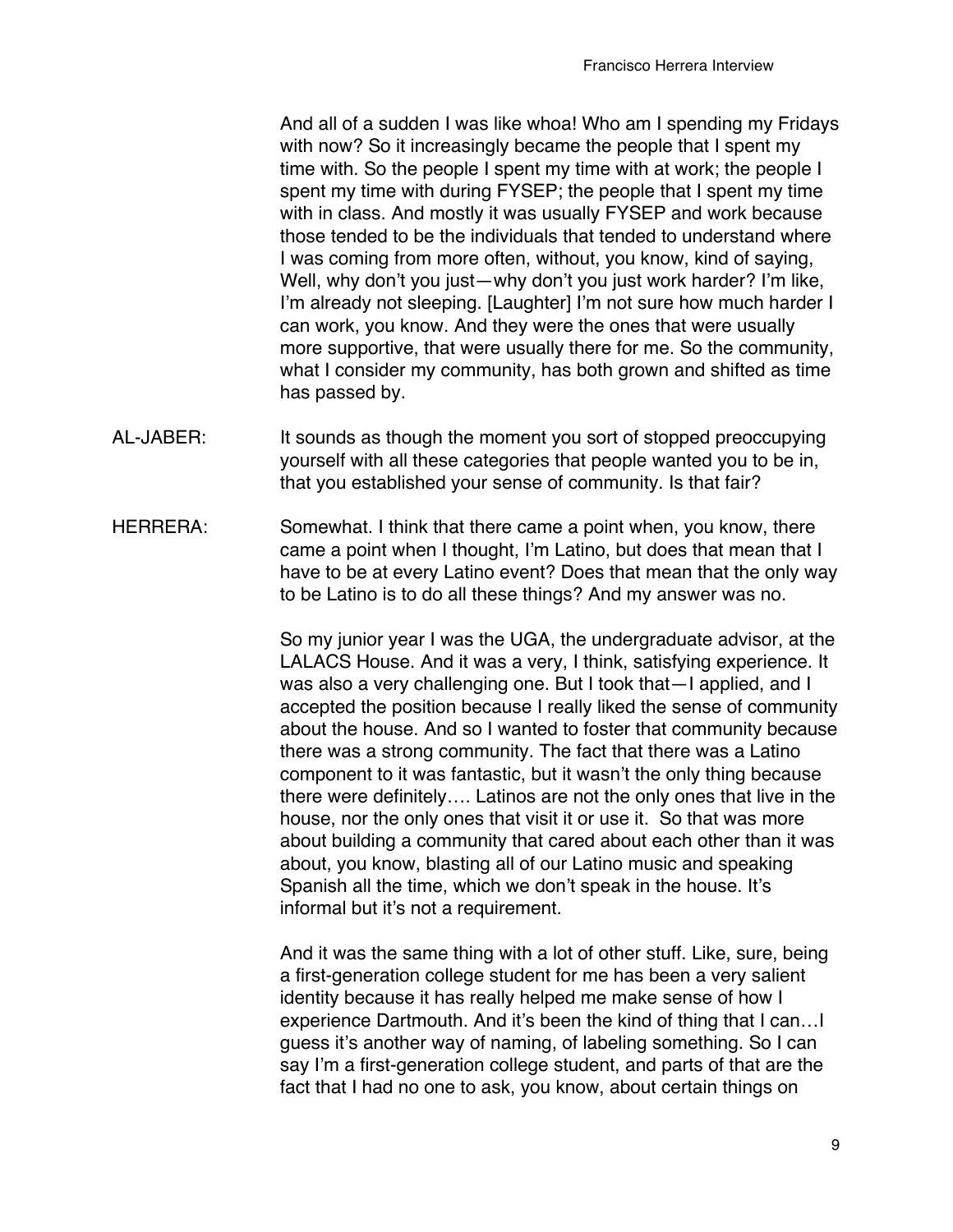campus. The fact that I had no idea how to do this, or different components of my experience, are I think—are the way I understand them encapsulated in that identity.

- AL-JABER: And in a broader sense, how would you define the Dartmouth community?
- HERRERA: Okay. I don't know if I could, to be honest. Because there's so many different—I think there are so many different people that we have from a lot of different backgrounds. I think that Dartmouth is still predominantly white, upper middle class. But there's definitely a lot more to Dartmouth than that.

I would say that the broader Dartmouth community, I think, is made up of everyone at Dartmouth. So the students, but also not just the students but the professors, the administrators. I think if you play a role in some aspect of life at Dartmouth, I consider you're part of our community.

So I think a good way of framing this is, I was helping a friend who was working on a petition last term, and they wanted everyone that was a part of the community to sign it. And so another friend said, "Well, you know who we haven't tapped into that could be a really strong component are the parents. Because our parents, they're very invested in our experiences here." And they said, "Well, you know, are they part of our community at Dartmouth? Are they part of a ʻDartmouth community?'" And I thought about that for a little bit. And at the end of the day I thought, yes, of course they're a part of our community because they're just as invested in our experience as students here, as anyone else. Their role is different, sure. They're not on campus all the time. At least my parents aren't. I know some parents come back and some are alums and all that stuff. But for the most part, parents are not here, but I think they're definitely part of the community. So I think that's how I would define the broad "Dartmouth community"—anyone that has a role to play in the life of someone here at Dartmouth.

- AL-JABER: Do you think it's changed over time?
- HERRERA: I think it has changed over time. You know, this year one of the big things is celebrating the  $40<sup>th</sup>$  year of coeducation, so having women on campus. That's the big change. And we've had—we now have all these different racial groups that are here, and there's all kinds of different identities that are coming up, that are being claimed and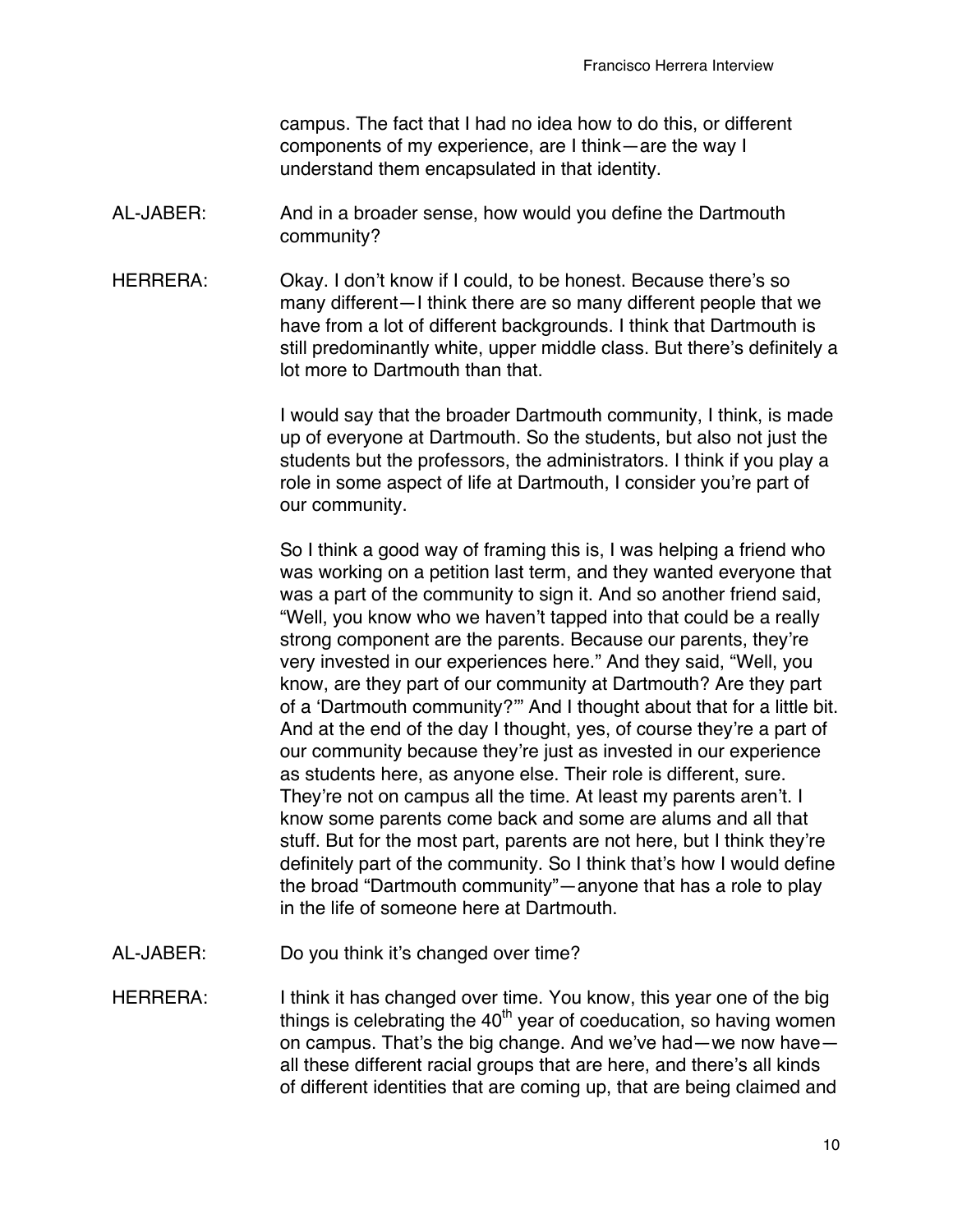celebrated. So there's, you know, first-generation students, there's a lot of identities. There's a lot of different things that are, I think, that we're being able to name as part of our experience.

- AL-JABER: And do you think that Dartmouth's location affects its sense of community?
- HERRERA: I think so. I think it definitely affects its sense of community because if we were in an urban setting, you know, it wouldn't be as easy to spend, I think, as much time with as many people as we do here. So it's very easy on a Friday night to, you know, maybe you take a nap after all your classes and you wake up at eight and you have no plans. The furthest distance you might have to travel is probably a 15-minute walk. So if you have no plans, you can probably call up a friend and, you know, make a plan. And in 15 minutes you could be hanging out with somebody. Or maybe you want to go to the Nugget and watch a movie. Or if someone's having a very difficult time you can do whatever you need to do if you have very important things going on. But you can usually get to them in a few minutes because the campus is so small. You know, we're able to be there for each other in a very easy way, I think. Being in an urban setting might make that a lot harder.
- AL-JABER: You sort of talk about how close everyone is just because of its location. And I just wanted to build on that. There's been some unrest on campus; how do you feel about that?
- HERRERA: I guess I should have put in "for better or worse." [Laughs] Yes. I think because it's such a small community, I think we have that ability to be able to say whatever we want—to be very bold with what we're saying. And the fact that we're isolated is both helpful but also in some ways challenging with, you said, unrest on campus? Yes. I think that's a very good way of putting it. I hadn't heard that but it's very good.

But, yes, I think being here has its own flavor… there's a lot to it. I think one of the ways that it might help if we were in an urban setting is there's just so many people. So it's a lot easier to mobilize a group of a thousand supporters which in a group, in a city of 300,000 or 500,000 or whatever metropolis we're in it's a lot easier to mobilize a bigger group for a cause than it is to mobilize that same number when we have 4,000 undergraduates. And graduate students that are very busy; I'm sure they all have their interests and are definitely willing to do this. But with such a smaller group of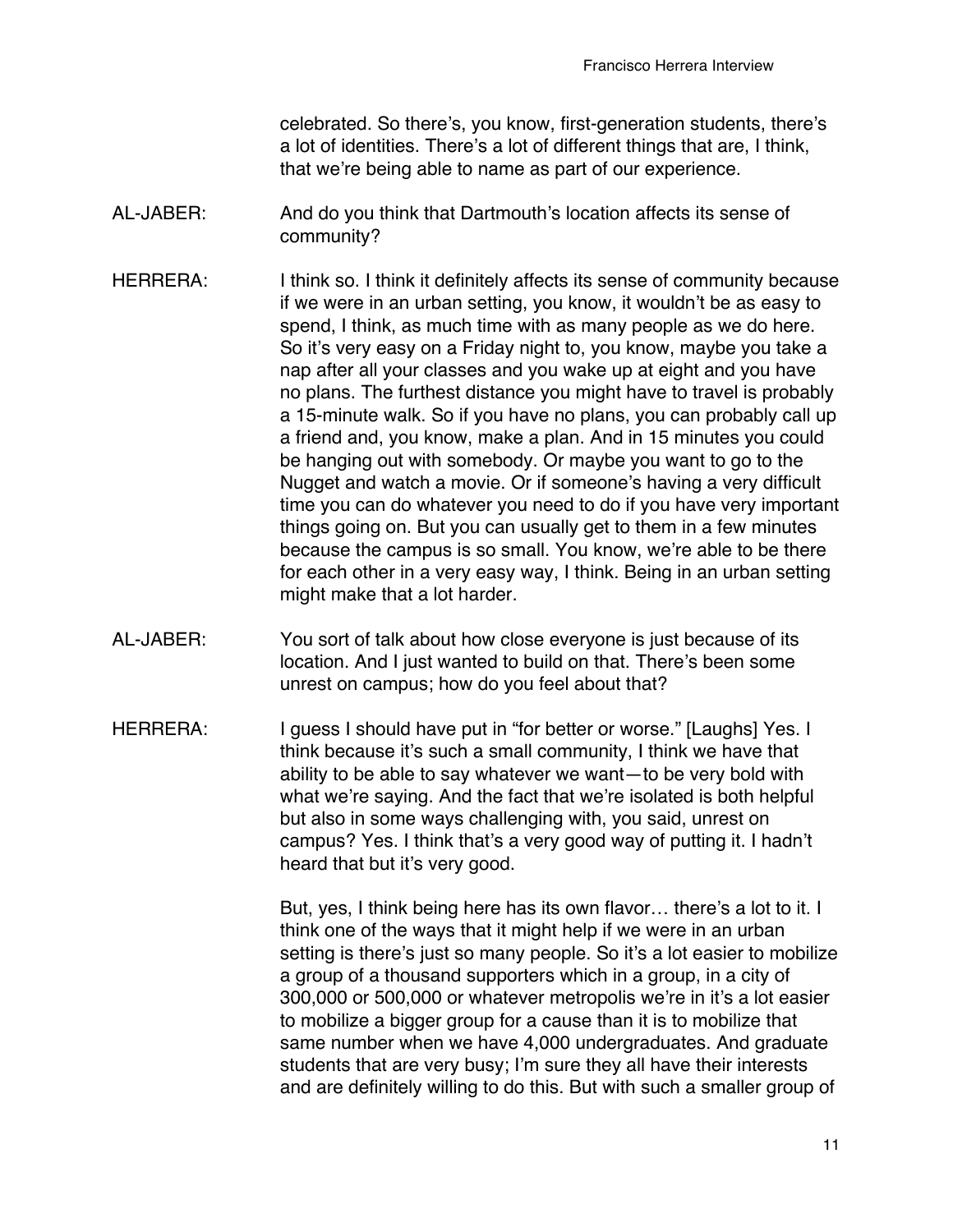people to begin with, it's a lot harder to get everyone to do something, I think, than when you have a bigger pool to pull from.

And at the end of the day, I think that something that administrators, alumni, trustees are all looking at is…this is a very fact- and statistic-driven time at Dartmouth. So people want to see numbers. And if no one is saying these things and no one is coming out and writing in *The D* and, you know, walking into Parkhurst every day to talk to an administrator, walking into OPAL every day to report something or to have these conversations, these things are not accumulating over time. I think it's very easy for things to stay stagnant, for things not to move, to change. And part of being at Dartmouth, I think, it's harder to get that big a mass or because of the strong culture it might be hard for someone to speak up to disagree. But by the same token, because it's so much smaller, it's a lot easier for me to say, I'm going to go talk to Dean Johnson. Or I'm going to go talk to Alysson Satterlund—she's the director of OPAL now. And I have. I've been able to say, you know, this doesn't sit right with me; I want to go talk to somebody about this. And I've met with a lot of people in the administration whenever things have—whenever I have a bone to pick. [Laughs]

- AL-JABER: So in terms of where you fit in in the Dartmouth community, do you see yourself as more of an insider or an outsider or does it change over time? Are there certain times when you're both or neither?
- HERRERA: I think the majority of my time at Dartmouth I've felt like an outsider, and there have been instances when I felt like an insider. So one of the first times I began to think about that, you know, very explicitly labeling myself as feeling this way, feeling like I am a part of this community or feeling like I am outside of it, was my sophomore summer.

So I felt like I was an outsider in this community because I was not on campus my sophomore summer. But I was very proud that I was able to do a Tucker internship; so a Dartmouth Partners in Community Service, so DPCS. I did a DPCS internship at a nonprofit organization in Oakland, California. Since I got to Dartmouth, I had heard all about Tucker and this community service stuff that everyone loves to do. And I hear about how everyone would get these internships to travel, and they get money to spend their off-terms, you know, doing all these great things. And I thought, wow! I have this opportunity that so many people here have. Being able to travel on Dartmouth's dime was a very big deal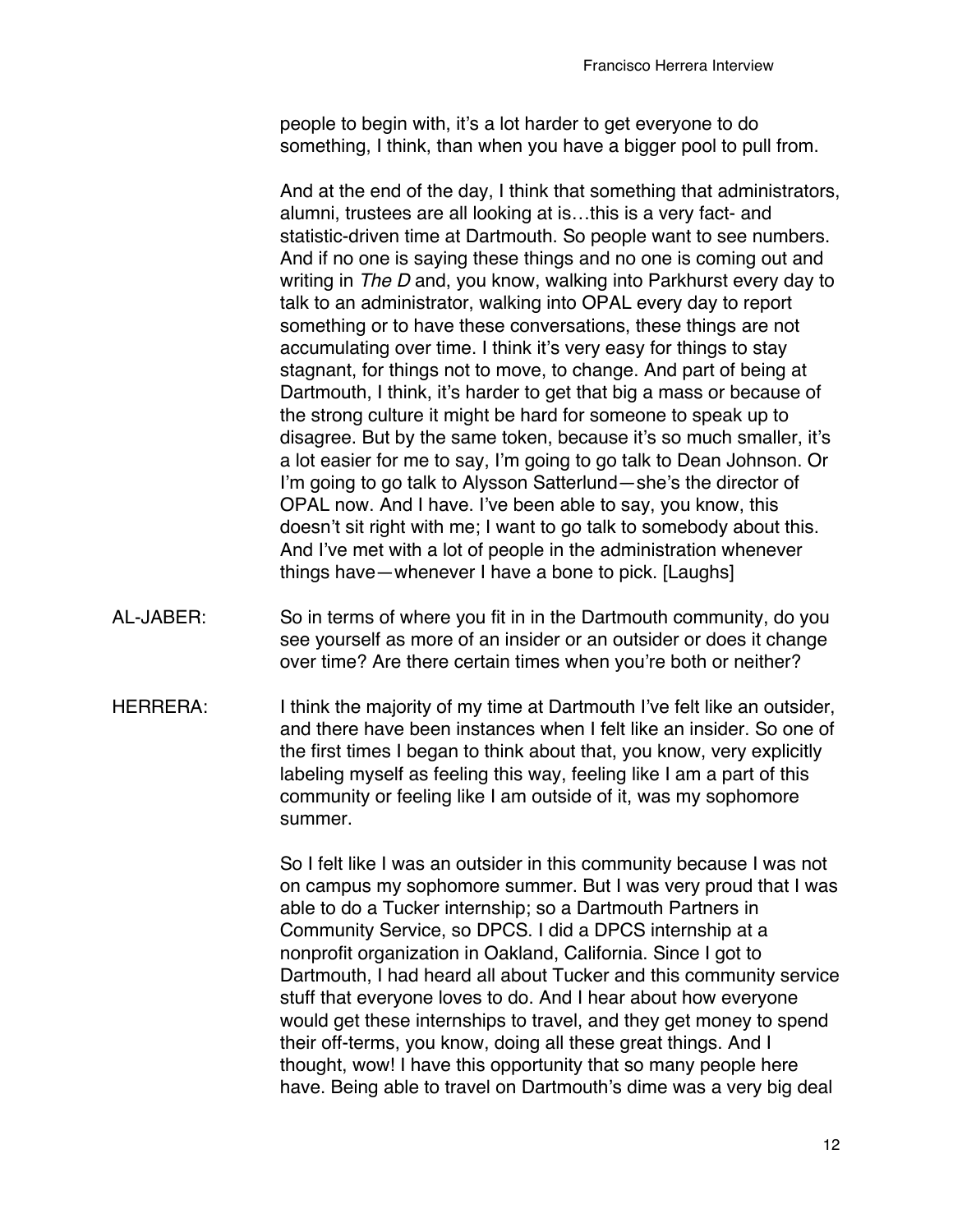for me. I had never spent so much time away from home, not at school, much less spent that much money on a project that I designed myself.

So all my life I'd either been at home or at Dartmouth. And to spend three months somewhere that I had never been before, volunteering for this organization, was extraordinary for me. And that was something that I felt very proud of…. And because of the community I was able to engage with and the way I was able to reframe some of my perspectives.

It was fantastic. I loved that experience. It's one of my favorite ones that I've had while I've been here. And that was one time that I think I felt like I was an insider. But for most of my time at Dartmouth, I've felt like an outsider because of things I've mentioned. For example, I think the more time I've spent at Dartmouth, the more I realize how the amount of work, the number of hours a week that I work, actually is very different from most people here. So I definitely don't work as much as some of my friends who are working 30 or 40 hours a week, easy.

AL-JABER: Oh.

HERRERA: But I mean, my junior year I was working easily 20-25 hours a week. And those are definitely times where I've struggled…. And I've received comments about that. Sometimes they were very supportive and like, "Wow! You work so hard. Good for you. I could never do that. I'm so proud of you. This is amazing that you're doing this for yourself, for your education."

> But there were also moments when that was questioned. You know, like, "Why are you doing that? You should be working on your classes—you should be doing your homework. You shouldn't even be wasting your time with this stuff. That's cute. But you're here to go to school." And of course, the assumption is that I can just go to school and not work—that, you know, my school is paid for. Or the assumption is that I don't need the money because somehow the cost of attendance would be covered.

And there are also times when I was just— Before I kind of started realizing these things, I remember there was one day when we still had Home Plate, so Home Plate. I'm not sure if you were here then. So Home Plate was one of the dining halls in '53 Commons. And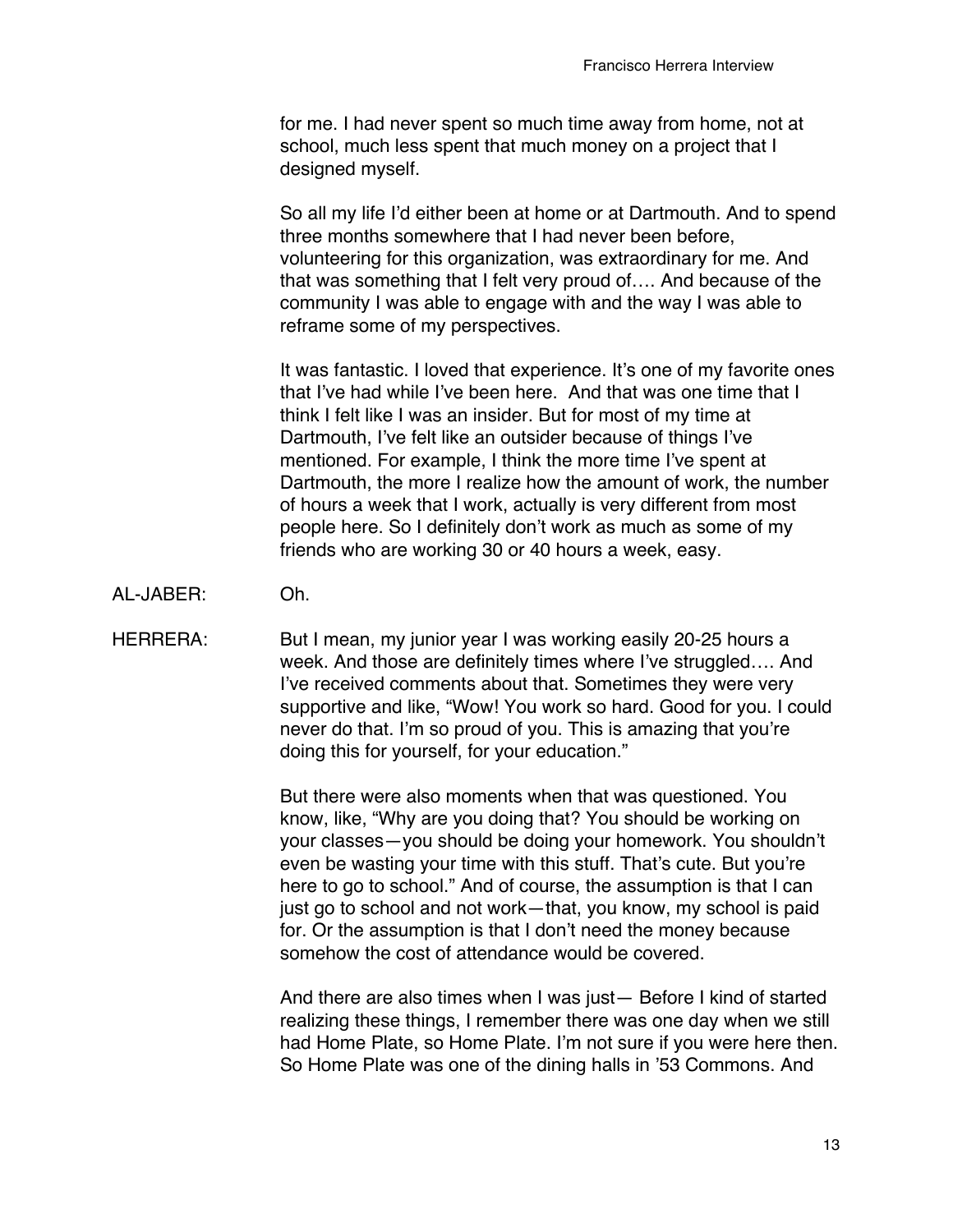we had three. We had the pavilion in the back, and Home Plate was kind of to the left when you walk in.

I was at Home Plate with one of my friends, and this was our sophomore fall. And she was asking about whether I was going to rush or pledge a Greek letter organization. And so I said, "You know what? I really don't like them. I really don't think that's going to happen. And to be perfectly honest, on a very practical level, my very first concern is the money. I don't have money to pay dues. I barely have money for books or to fly here or to fly home. I don't really think that I'm going to try and come up with hundreds of dollars just to be in this organization."

And so she said, "Well, you should just get a job, and you can use that money that you get from the job to pay for—to pay for your dues." And I said, "I already have a job. And I use that money to pay for other things like books and my flights." She's like, "Well, you know, you can just take another one." I was like, "You must not understand what I'm saying."

And those are the moments when they said, you know, you should really be doing this part of Dartmouth and not so much that part, you know. This is…. It's much more important to be in a Greek house than it is to do whatever other stuff you're doing, without ever asking, you know, what's going on here? Why do you not like these houses? Why can't you pay for them? Why can't you add another job to your schedule?

So those are definitely moments that have persisted throughout my four years. And those are the times that I realize my experience here is very different from a lot of my peers.

- AL-JABER: One of the easiest ways new students who are coming to Dartmouth who want to integrate into the community, they go immediately to that frat culture. And so you talk about you're not comfortable with it. Can you elaborate on that?
- HERRERA: [Laughs] Yes. They still make me uncomfortable. I mean, I remember my first night here, I was like really excited. And I thought, what is there to do after eight p.m.? I mean sure enough, what do you hear about all the time? The frats. And so I went. I went into a frat, and I remember thinking, I'll come back when they clean this up. They must not have cleaned it yet. And I said that the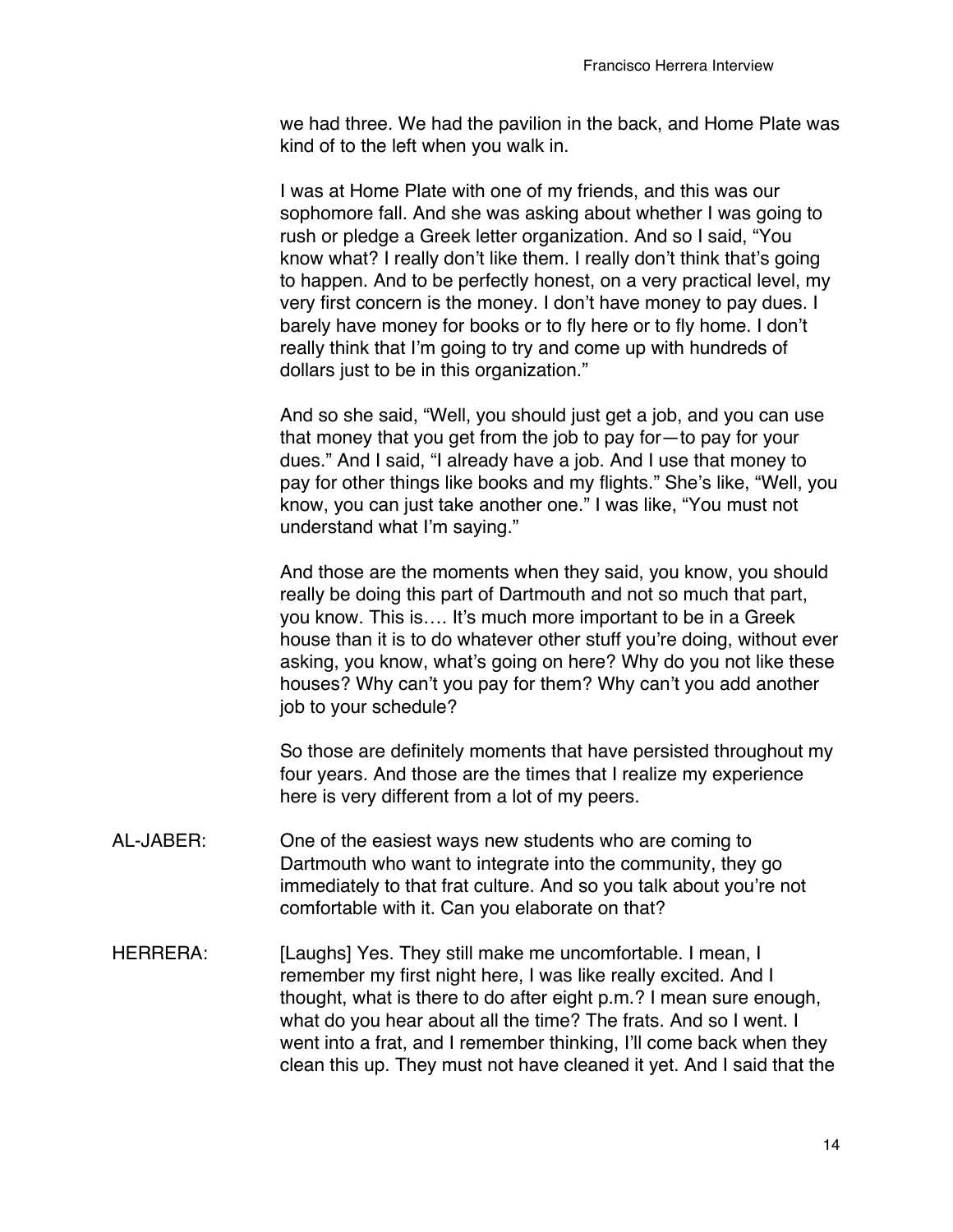next few times I visited, too…until I realized that that was kind of the state of affairs there.

So that hasn't really changed very much. I think the only thing that has changed is that I now see how those kinds of organizations can be good for certain people. I think some people genuinely do find a community there for them. And they get support from that community, and they support each other. But I've never felt like these organizations are the only ones where I could find that support or community. I never felt like they were the only ones that could help me achieve the goals that I want to achieve.

And for what it's worth, part of the conversation that I had with my friend that day at Home Plate was, you know, if I'm going to come up with, you know, however many hundreds of dollars every term to pay for this organization, I'd rather spend that money on an entire list of other things before I give it to this—to this cause, this thing. Because, you know, this could go to my flight, this could go to my books. I would really like to buy—there is always clothes to be bought, you know.

My sister is very soon going to be applying to colleges. I'd rather send the money home, which I have sometimes, to help out with whatever bills are being paid at home, with paying for her SAT or maybe she could take an SAT prep course. I never got that. I realized that was very common apparently, to prepare for the SAT by taking a course or getting a tutor or some kind of thing. And I didn't even know that was a thing. So maybe even if I get her a book that would be a step up.

- AL-JABER: Did your different set of priorities alienate you from some of your peers?
- HERRERA: Absolutely, they definitely did earlier on, and they still do. But I think in a less prevalent way. I think it's a little bit less loud now.

I think my freshman year, my first year, a lot of my peers were very excited to be in the frats and to be doing all kinds of stuff that you know…. I was struggling with my classes and with work. I was overwhelmed with all this stuff. In my mind, I had no time to be out in a frat, to be getting drunk every weekend. So that was never a thing for me. And I realized, you know, it's not necessary to be drunk all the time, but just to be out with your floor or to be out with your friends and to go out to the different frats.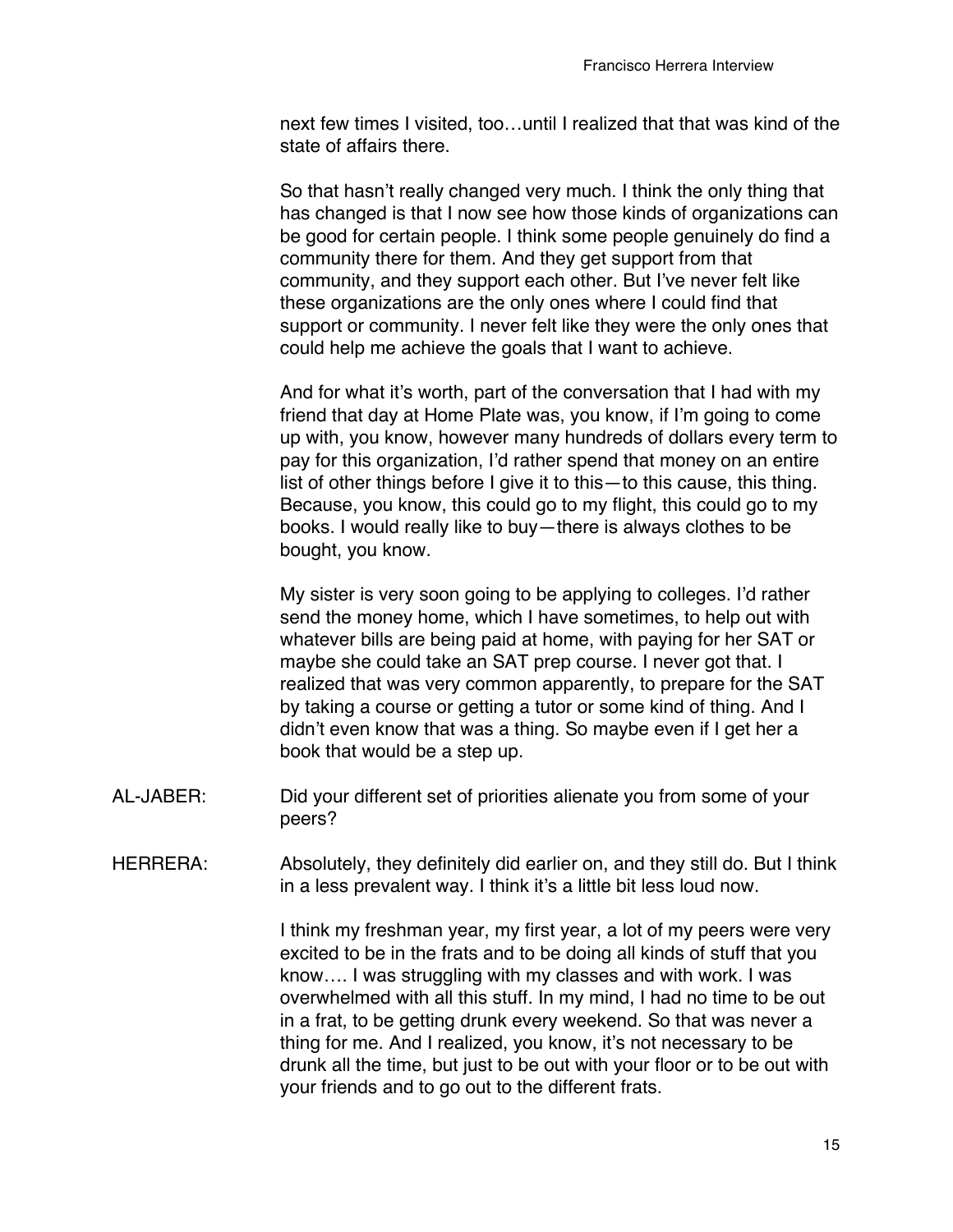By the time I came back sophomore fall, I knew I had a very different experience because people around me were able to say, you know, this house has people that are more like this, and these people in this other house are more this way than, you know, this other way. And they knew all the people in these houses. I was like, I barely knew the people on my floor. [Laughter]

I clearly did not have this common experience of being out on Frat Row often, by any stretch of the imagination. So in that sense it did alienate me and I think it took me a while to realize that there was this other group of people that were working.

When I came to Dartmouth, I was always—I was a tutor, a math and chemistry tutor, for about a year and a half. And that was usually what I did for work. So that was just me and my tutee. But then I started working at other things, interning for FYSEP. I was a drill instructor; I was a UGA. Working at Novack [Café]. All these different things. Those have been, those kinds of working opportunities became how I'd meet other students that are also working, and they have been the ones who've let me see that it's not just me that's doing this.

- AL-JABER: But do you ever feel like you're missing out on the stereotypical Dartmouth experience?
- HERRERA: Absolutely. I absolutely feel like I'm missing out from the stereotypical Dartmouth experience. By that same token, I know that there's a lot of other…. Like I think…. I actually just said this to a friend today, you know. Whatever we're doing, we're missing out on what we're not doing. Right? So my Dartmouth experience will be very different from a lot of other students' Dartmouth experience, just by the token that I'm the first one in my family to go to Dartmouth. Like my path here was very different from my other peers' path to Dartmouth. And so I know that my way through it definitely is shaped very differently than theirs. So I do feel like I'm missing out on it, but I don't know that I necessarily want the same things as a lot of my peers.
- AL-JABER: And how have…. You may have answered this already, but just to reiterate. How has your experience at Dartmouth changed you?
- HERRERA: Oh. I think one very key way is that the way I define success is much more internal than external. And what I mean by that is I think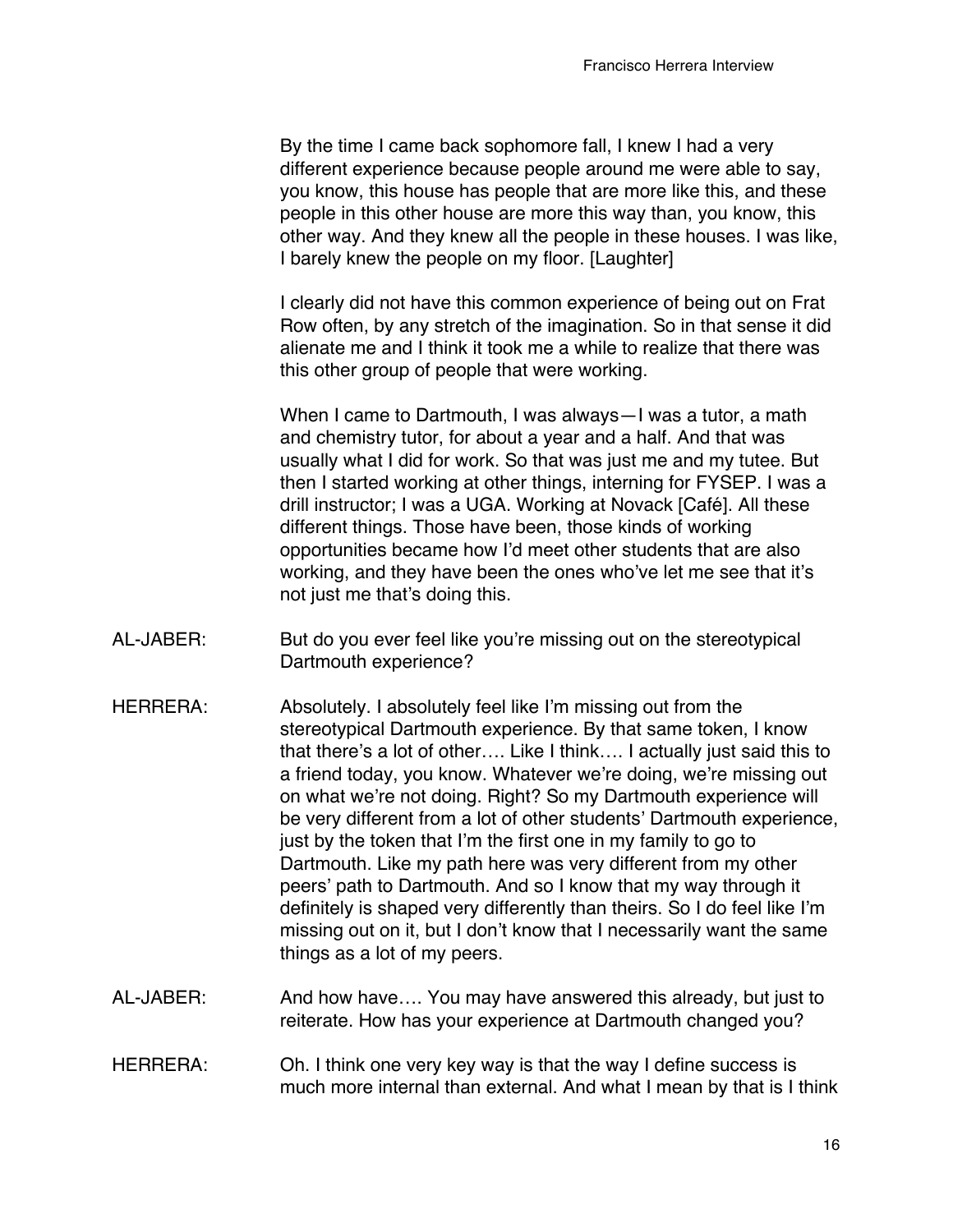I measure my own success. I guess coming here, my dream or my picture of success was, you know, having straight As or really high grades. And being able to publish a thesis and having all these research opportunities.

To me that was how you were successful and there wasn't a lot of room for other stuff. There weren't any other components to that. And a lot of that went away very quickly. [Laughs] So the grades were definitely gone. You know, I always kept trying to pull my grades up, and they came up a little bit at some point.

But my junior year things got really rough with my academics. I was on academic probation. I had to switch my major…or rather I made the decision to. I could have continued pursuing…. So I was originally a chemistry major. And my junior spring I was on probation. I was still failing the chemistry class, and I thought, alright, if I don't want to get suspended, I need to try and drop this class so I don't get a failing grade. And if I decide to try this again, I will be doing it while I'm taking this class plus a graduate class, plus two more classes to make up for the credit I failed and the same thing my senior spring. And I thought, No. Enough.

It was a really easy decision to make because by then I was not ashamed of what had happened. I knew I'd worked as hard as I could, which was counter to what a lot of different people were saying: professors, peers had often said, you know, you're just not working hard enough. So for a very long time I listened to them without really pushing back and thought, "I'm not doing the best. I need to work harder."

But by then, that was…. When push came to shove, that was something that I realized had changed within me, which was that I decide how I am successful, and I decide whether I am working hard enough or not. I know I am the only one that knows if I've worked hard enough. And that was something that my experience here has changed. I think when I came in I was very much oriented on valuing myself through these different merits. But now I'm much more oriented towards being satisfied with myself as a person. And of course there's the academic part of that, but there's a lot of other pieces to that that I realize I value a lot, too.

AL-JABER: I think we've covered everything, but is there something that you think I've not asked you or an experience that you feel is worth sharing?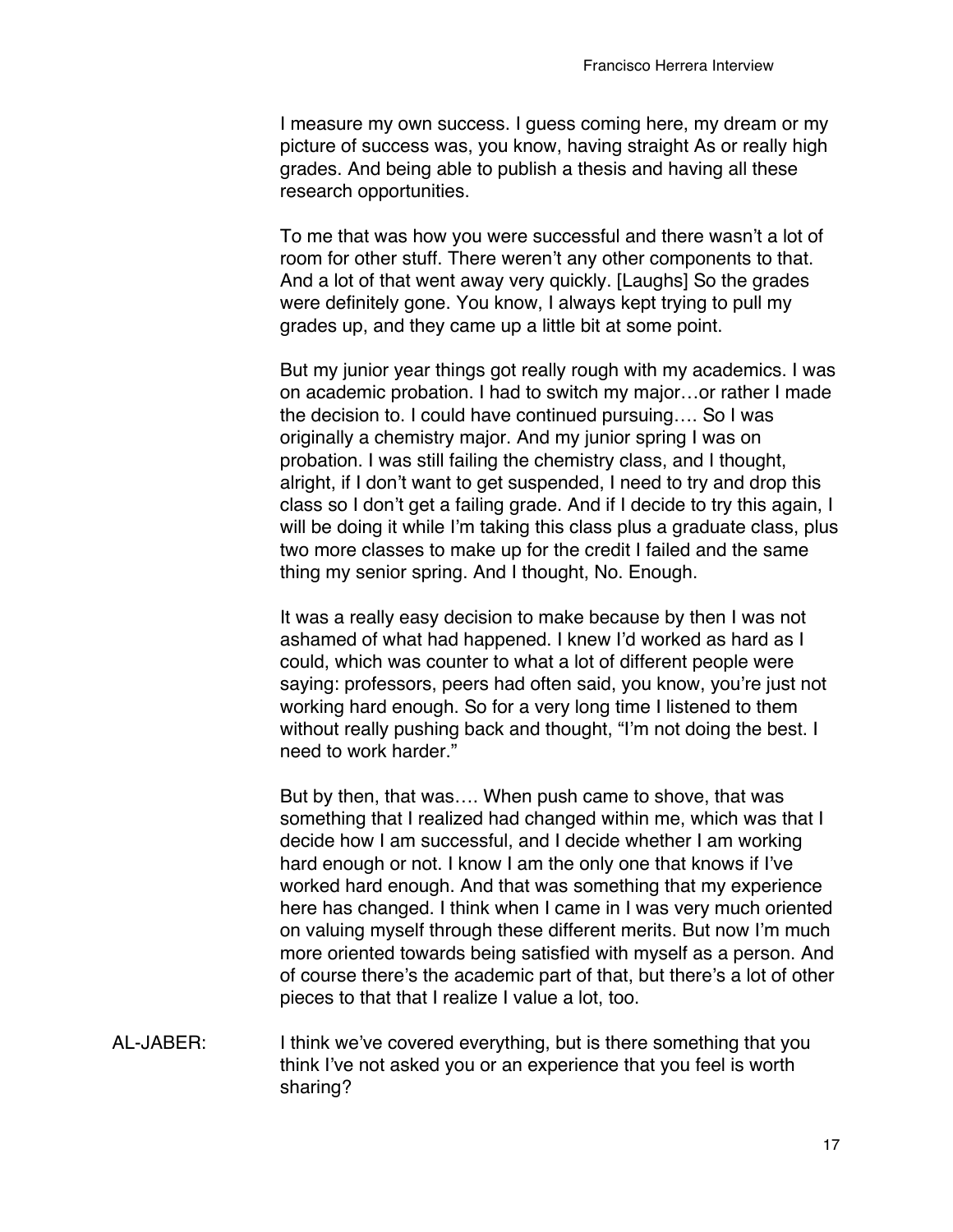## HERRERA: An experience worth sharing. [Laughs]

- AL-JABER: That relates to your sense of community or how you felt as an insider or an outsider.
- HERRERA: Well, I guess this is an experience worth sharing. My freshman winter I was working at the DHMC. I guess that was another job I had. [Laughs] I was working at a lab at the DHMC, and I came back one day. And I'd missed like the first two buses, and I was real tired. It was snowing, and it was my first winter in Hanover. I had not seen the sun in weeks. I was exhausted. I was taking a history class for the first time, and I had all this reading. My eyes were burning. And I remember I walked onto my freshman floor when I got back to campus that evening, and I saw a friend lying on the floor with an iPad. And this was back when the iPads came out; it was the very day that the iPad had come out.

So I remember seeing him. He was just lying on the floor playing on the iPad, and he said to me, "Hey, look, I got an iPad for the floor. I'm so excited. Look, we can share." And I don't know what it was about that one moment, but I remember I just flipped. And I remember thinking, "You did not get us an iPad. You got yourself an iPad that you would like to share with us—or let us use. But this is yours not mine. This does not belong to any of us. This is yours, that you bought, with your money because you can, while I was at work trying to pay for my little, you know, whatever paperback book I'm trying to use for Writing 5." So this is…. And I remember I felt bad afterwards because I had flipped so quickly, and I was so frustrated.

- AL-JABER: You told this to him, to his face?
- HERRERA: Yes. [Laughs] And it was just in the moment. I remember I walked away, and I just like stayed in my room until dinner. And I went out in the hall later and everything was fine. He didn't even remember. I felt bad about it. But I remember thinking, "Whoa, that was really weird because I had not had that kind of outburst with people before." And I remember those were one of the first instances when I thought, "I am different. My experience here is very different from the experience of the people around me."
- AL-JABER: Okay. I'm going to turn off the recorder now.